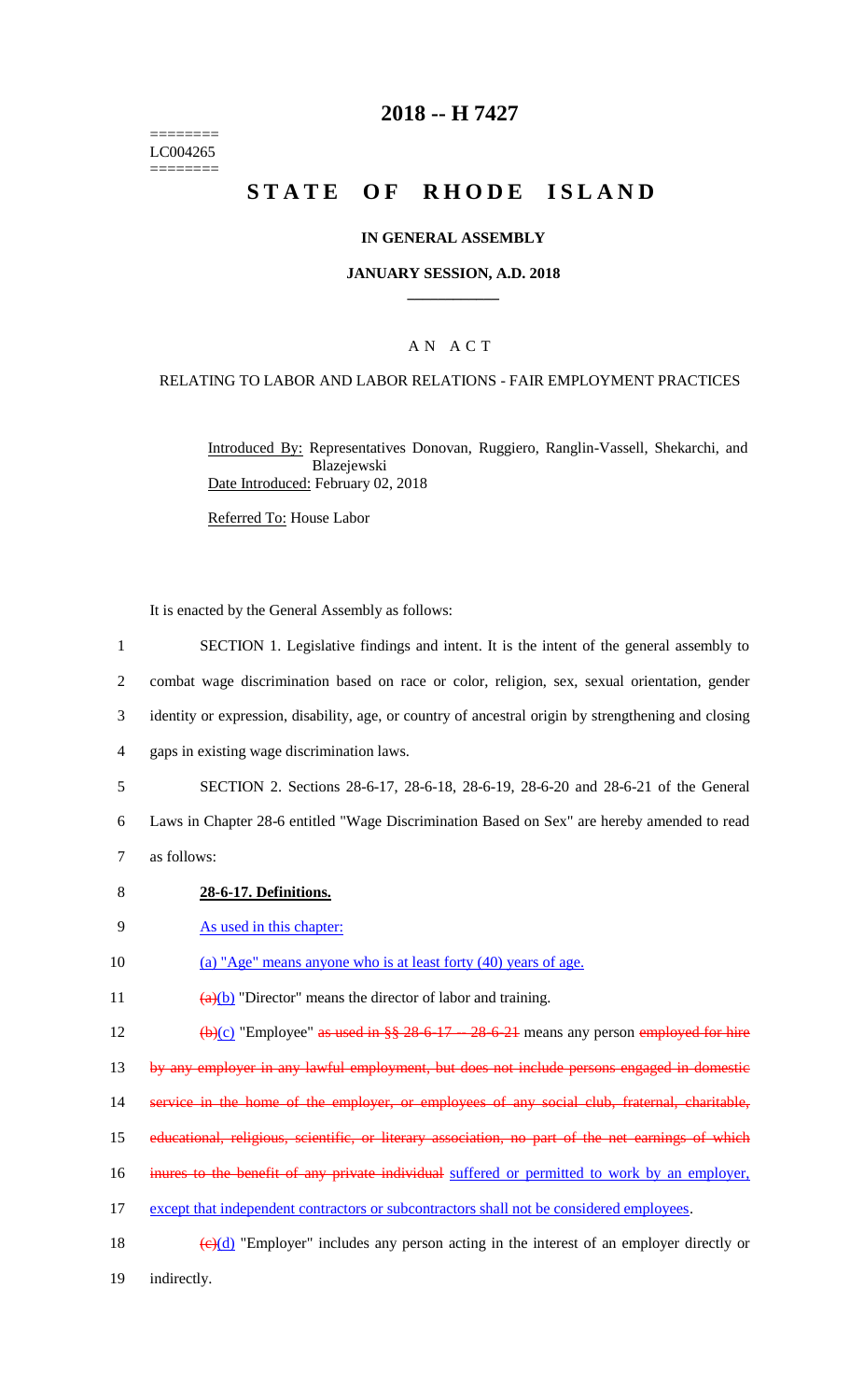1 (d)(e) "Employment" means any employment under contract of hire, expressed or implied, written or oral, including all contracts entered into by helpers and assistants of employees, whether paid by employer or employee, if employed with the knowledge, actual or constructive, of the employer in which all or the greater part of the work is to be performed within the state.

- (f) "Wage" means all amounts at which the labor or service rendered is recompensed, whether the amount is fixed or ascertained on a time, task, piece, commission basis, or other method of calculating the amount, and includes benefits.
- (g) "Wage history" means the wages paid to an applicant for employment by the 10 applicant's current employer and/or previous employer or employers.
- **28-6-18. Wage differentials based on sex prohibited. Wage differentials based on**
- **protected characteristics prohibited.**
- 13 (a) No employer shall discriminate in the payment of wages as between the sexes or shall 14 pay any female in his or her employ salary or wage rates less than the rates paid to male 15 employees for equal work or work on the same operations pay any of its employees at a wage rate 16 less than the rate paid to employees of another race or color, religion, sex, sexual orientation, gender identity or expression, disability, age, or country of ancestral origin for comparable work, 18 when viewed as a composite of skill, effort, and responsibility, and performed under similar
- 
- working conditions, except where the employer meets the standards set forth in subsection (b) of
- 20 this section.
- (b) Nothing contained in this section shall prohibit a variation in rates of pay based upon
- 22 either difference in:
- (1) Seniority, experience, training, skill, or ability;
- (2) Duties and services performed, either regularly or occasionally;
- (3) The shift or time of day worked; or
- (4) Availability for other operations or any other reasonable differentiation except
- 27 <del>difference in sex.</del>
- (c) Except as provided in this section, any provision in any contract, agreement, or
- 29 understanding entered into after passage of this act establishing a variation in rates of pay as
- between the sexes, shall be null and void.
- (b) A wage differential is permitted when the employer demonstrates:
- (1) The differential is based upon one or more of the following factors:
- (i) A seniority system; provided, however, that time spent on leave due to a pregnancy-
- 34 related condition or parental, family and medical leave, shall not reduce seniority.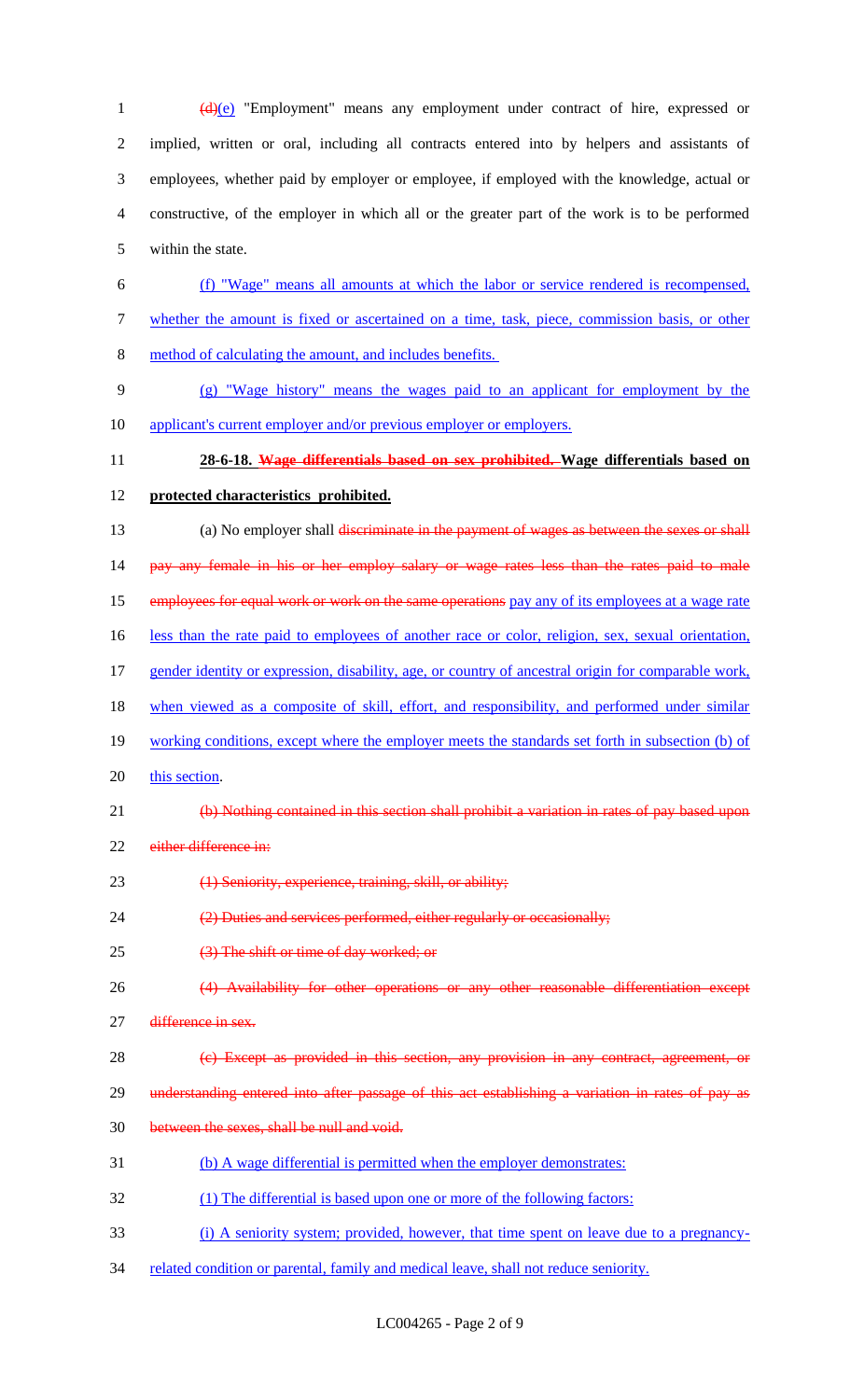| $\mathbf{1}$     | (ii) A merit system;                                                                                    |
|------------------|---------------------------------------------------------------------------------------------------------|
| $\sqrt{2}$       | (iii) A system that measures earnings by quantity or quality of production, and the                     |
| 3                | employer demonstrates that the system is fair, and is not being used as a pretext for an unlawful       |
| 4                | wage differential;                                                                                      |
| 5                | (iv) A bona fide factor other than race or color, religion, sex, sexual orientation, gender             |
| 6                | identity or expression, disability, age, or country of ancestral origin such as education, training, or |
| $\boldsymbol{7}$ | experience. This factor shall apply only if the employer demonstrates that the factor:                  |
| $8\,$            | (A) Is not based on or derived from a differential in compensation based on race or color,              |
| 9                | religion, sex, sexual orientation, gender identity or expression, disability, age, or country of        |
| 10               | ancestral origin;                                                                                       |
| 11               | (B) Is job-related to the position in question; and                                                     |
| 12               | (C) Is consistent with a business necessity. For purposes of this subsection, "business"                |
| 13               | necessity" means essential to effective job performance. This defense shall not apply if the            |
| 14               | employee demonstrates that an alternative business practice exists that would serve the same            |
| 15               | business purpose without producing the wage differential and that the employer has refused to           |
| 16               | adopt such alternative practice.                                                                        |
| 17               | (2) Each factor is relied upon reasonably.                                                              |
| 18               | (3) The factor or factors relied upon account for the entire wage differential.                         |
| 19               | (c) An individual's wage history cannot, by itself, justify an otherwise unlawful wage                  |
| 20               | differential.                                                                                           |
| 21               | (d) An employer who discriminates in violation of this section shall not, in order to                   |
| 22               | comply with the provisions of this section, reduce the wage rate of any employee.                       |
| 23               | (e) The agreement of an employee to work for less than the wage to which the employee                   |
| 24               | is entitled under this chapter is not a defense to an action under this chapter.                        |
| 25               | $(f)(1)$ No employer shall prohibit an employee from inquiring about, discussing, or                    |
| 26               | disclosing the wages of such employee or another employee, or retaliate against an employee who         |
| 27               | engages in such activities. No employer shall require an employee to enter into a waiver or other       |
| 28               | agreement that purports to deny an employee the right to disclose or discuss their wages. An            |
| 29               | employer shall not prohibit an employee from aiding or encouraging any other employee to                |
| 30               | exercise their rights under this subsection.                                                            |
| 31               | (2) Nothing in this subsection shall require an employee to disclose their wages.                       |
| 32               | (3) Nothing in this section shall be construed to limit the rights of an employee provided              |
| 33               | by any other provision of law or collective bargaining agreement.                                       |
| 34               | $(g)(1)$ No employer shall rely on the wage history of an applicant for employment in                   |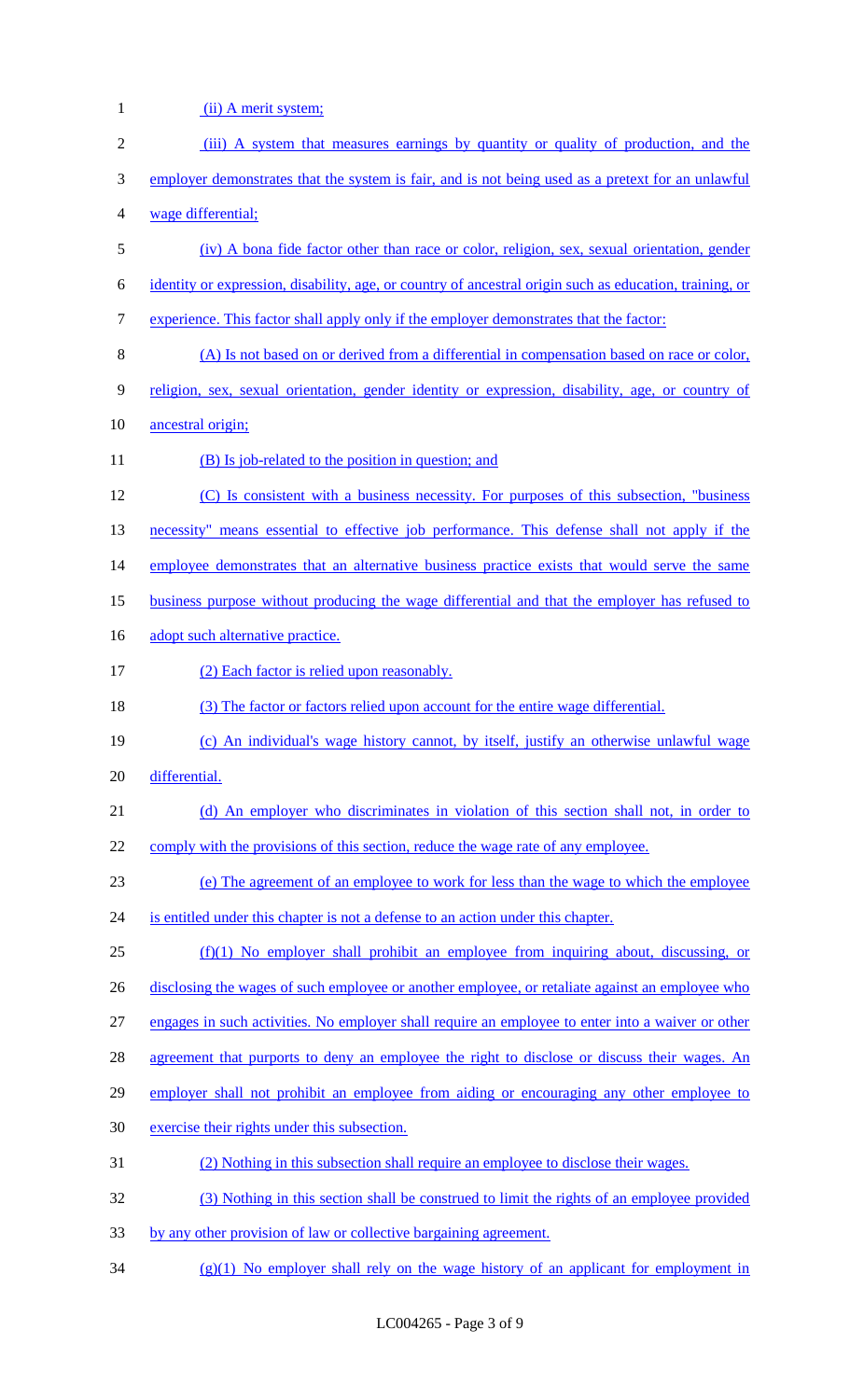1 considering them for employment, including, but not limited to, requiring that an applicant's prior wages satisfy minimum or maximum criteria as a condition of being considered for employment; (2) No employer shall rely on the wage history of an applicant for employment in determining the wages such applicant is to be paid by the employer upon hire; provided that an 5 employer may rely on wage history, if it is voluntarily and without prompting provided by an applicant for employment, after the employer makes an offer of employment with an offer of wages to the applicant, to support a wage higher than the wage offered by the employer; (3) No employer shall seek from an applicant for employment or their current or former

 employer the wage history of the applicant; provided, however, that an employer may seek to confirm an applicant's wage history only after an offer of employment with compensation has 11 been made to the applicant and the applicant has responded to the offer by providing wage history to support a wage higher than that offered by the employer.

 (h)(1) An employer shall provide an applicant for employment the wage range for the 14 position for which the applicant is applying upon the applicant's request or prior to inquiring about the applicant's wage expectations or desired wages or providing the applicant an offer of 16 compensation, whichever comes first. An employer shall provide an employee the wage range for the employee's job title and for comparable jobs upon hire and, thereafter, annually and upon 18 request.

 (2) The department of labor and training shall promulgate regulations and guidance to 20 employers for determining the information to be provided pursuant to subsection (h)(1) of this section, which shall include definitions for "wage range" and "comparable jobs."

 (i) No employer shall discharge or in any other manner discriminate or retaliate against any applicant for employment or employee because the applicant or employee has opposed a 24 practice made unlawful by this chapter or because the applicant or employee has made a charge or filed any complaint to the employer, the director of labor and training, or any other person, 26 under or related to §§ 28-6-17 through 28-6-21, or instituted or caused to be instituted any investigation, proceeding, hearing, or action under or related to §§ 28-6-17 through 28-6-21, or 28 has testified or is planning to testify, or has assisted, or participated in any manner in any such investigation, proceeding, or hearing under §§ 28-6-17 through 28-6-21. No employer shall coerce, intimidate, threaten, or interfere with any individual in the exercise or enjoyment of, or on account of their having exercised or enjoyed, or on account of their having aided or encouraged 32 any other individual in the exercise or enjoyment of, any right granted or protected by §§ 28-6-17 through 28-6-21.

(j) Except as provided in this section, any provision in any contract, agreement, or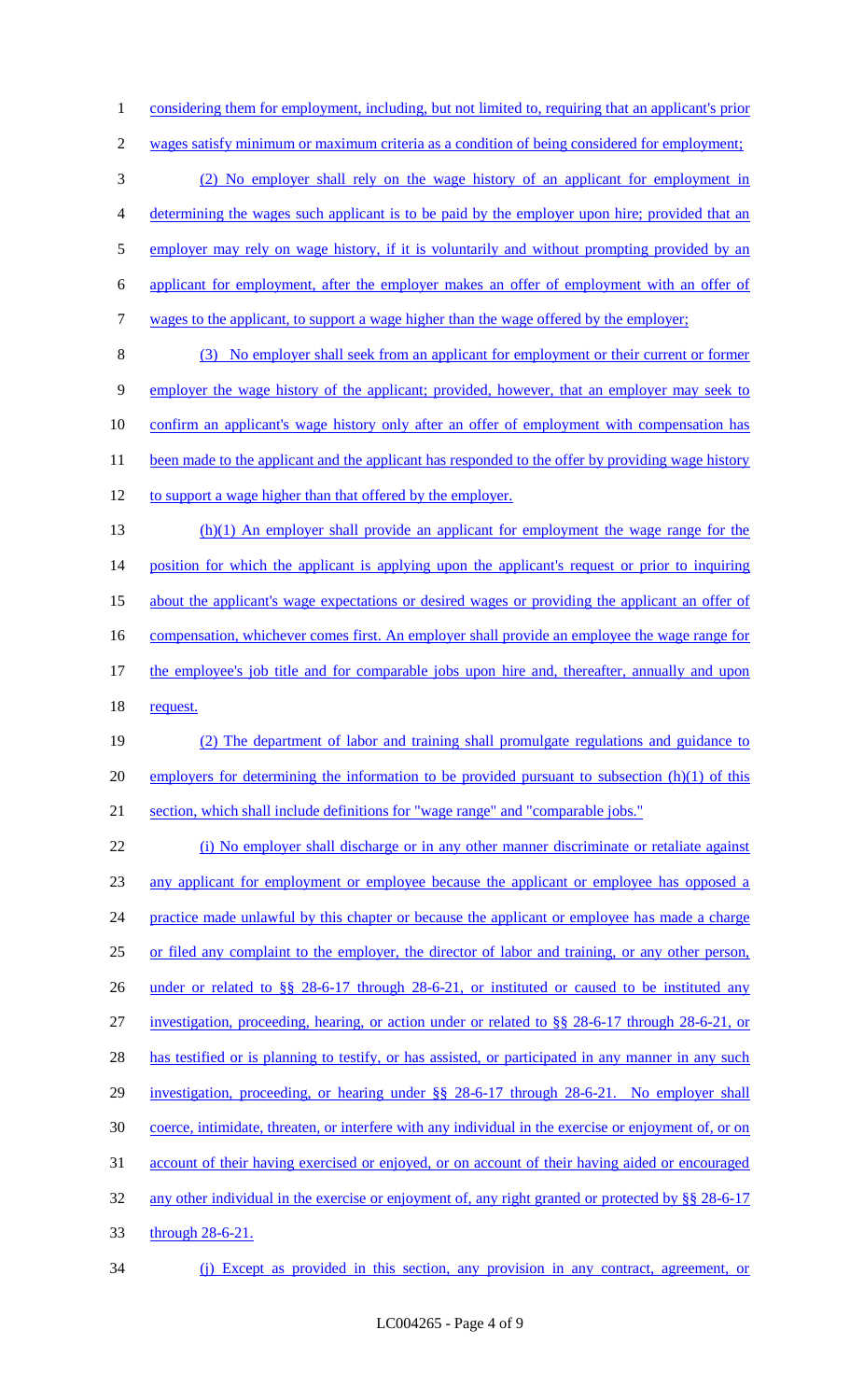- 1 understanding entered into after passage of this act establishing a variation in rates of pay based
- 2 on race or color, religion, sex, sexual orientation, gender identity or expression, disability, age, or
- 3 country of ancestral origin, shall be null and void.
- 4 (k) Posting of statutory provisions. Every employer subject to this chapter shall post in a
- 5 conspicuous place or places on its premises a notice to be prepared or approved by the director,
- 6 which shall set forth excerpts of this chapter and any other relevant information which the
- 7 director deems necessary to explain this chapter. Any employer who does not comply with the
- 8 provisions of this section shall be punished by a fine of not less than one hundred dollars (\$100)
- 9 nor more than five hundred dollars (\$500).
- 10 (l) Every employer shall keep a true and accurate record of hours worked and wages paid
- 11 each pay period to each employee in a form prescribed by the director. The employer shall keep
- 12 the records on file for at least three (3) years after the entry of the record.
- 

#### 13 **28-6-19. Enforcement of provisions.**

- 14 (a) The director of labor and training shall have the power and it shall be his or her duty 15 to carry out the provisions of §§ 28-6-17 -- 28-6-21.
- 16 (b) In carrying out these provisions, the director shall have the same powers and duties as
- 17 found under chapter 14 of title 28 to investigate, inspect, subpoena, and enforce through
- 18 administrative hearings complaints.
- 19 (c) The director shall be entitled to the same rights and remedies as found under chapter 20 14 of title 28 for an employer's effort to obstruct the director and authorized representatives in the 21 performance of their duties or for any person's failure to comply with any lawfully issued 22 subpoena, or subpoena duces tecum, or on the refusal of any witness to testify to any matter 23 regarding which they may be lawfully interrogated.
- 24 (d) An applicant for employment, employee, or former employee, for and on behalf of 25 themselves and other similarly situated individuals, or any organization representing such an 26 applicant, employee, or former employee, aggrieved by a violation of § 28-6-18 may file a
- 27 complaint with the director of labor and training.
- 28 (e) The department of labor and training and the commission for human rights shall 29 cooperate in the investigation of charges filed under this section when the allegations are within 30 the jurisdiction of both agencies.
- 31 (f) All claims under this chapter must be filed with the director within three (3) years 32 after the discriminatory practice declared unlawful by § 28-6-18. A discriminatory practice occurs 33 when a discriminatory compensation decision or other practice is adopted, when an individual 34 becomes subject to a discriminatory compensation decision or other practice, or when an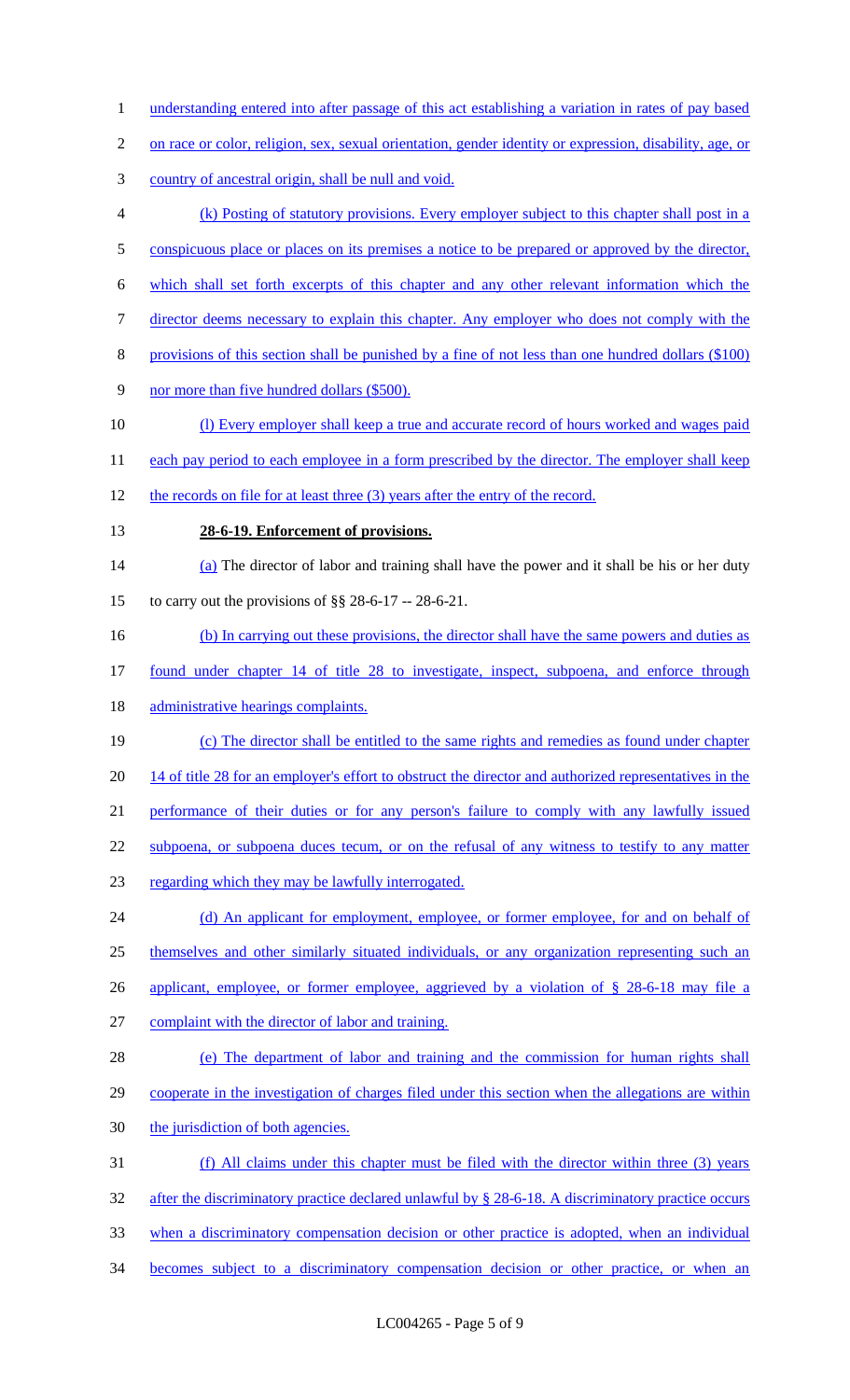1 individual is affected by application of a discriminatory compensation decision or other practice,

2 including each time wages, benefits, or other compensation is paid, resulting in whole or in part

3 from such a decision or other practice.

- 4 (g) For a violation of § 28-6-18(a) through (e), an aggrieved party shall be entitled to 5 recover any unpaid wages and/or benefits; compensatory damages; liquidated damages in an 6 amount up to three (3) times the amount of unpaid wages and/or benefits owed, exclusive of 7 interest; and where the aggrieved party demonstrates that the employer acted with malice or 8 reckless indifference, punitive damages as may be appropriate; as well as an award of appropriate 9 equitable relief, including reinstatement of employment, fringe benefits and seniority rights, and 10 reasonable attorneys' fees, expert fees and other litigation costs. 11 (h) For a violation of § 28-6-18(f) through (j), an aggrieved party shall be entitled to
- 12 recover any compensatory damages; special damages not to exceed ten thousand dollars 13 (\$10,000) where the aggrieved party demonstrates that the employer acted with malice or reckless 14 indifference, punitive damages as may be appropriate; other equitable relief as may be 15 appropriate; and the costs of the action and reasonable attorneys' fees. If special damages are 16 available, an aggrieved party may only recover compensatory damages to the extent such 17 damages exceed the amount of special damages.
- 18 **28-6-20. Civil liability of employer for sex differential -- Actions. Civil liability of**
- 19 **employer for unlawful wage differential -- Actions.**

20 An employer who violates the provisions of § 28-6-18 shall be liable to the employee or 21 employees affected in the amount of their unpaid wages, and in an additional equal amount of 22 liquidated damages. An action to recover the liability may be maintained in any court of 23 competent jurisdiction by any one or more employees for and in behalf of himself or herself or 24 themselves and other similarly situated employees. At the request of any employee paid less than 25 the wage to which he or she is entitled under  $\S$   $\S$   $\S$  28-6-17  $-$  28-6-21, the director of labor and 26 training may take an assignment of the wage claim in trust for the assigning employee and may 27 bring any legal action necessary to collect the claim, and the liquidated damages provided for 28 above. The director of labor and training shall not be required to pay the filing fee or other costs 29 in connection with the action. The director of labor and training shall have the power to join 30 various claimants against the employer in one cause of action. 31 (a) Any applicant for employment, employee, or former employee, for and on behalf of 32 themselves and other similarly situated individuals, or any organization representing such an

- 33 applicant, employee, or former employee, aggrieved by a violation of § 28-6-18 may file a civil
- 34 action in any court of competent jurisdiction to obtain relief. A civil action under this chapter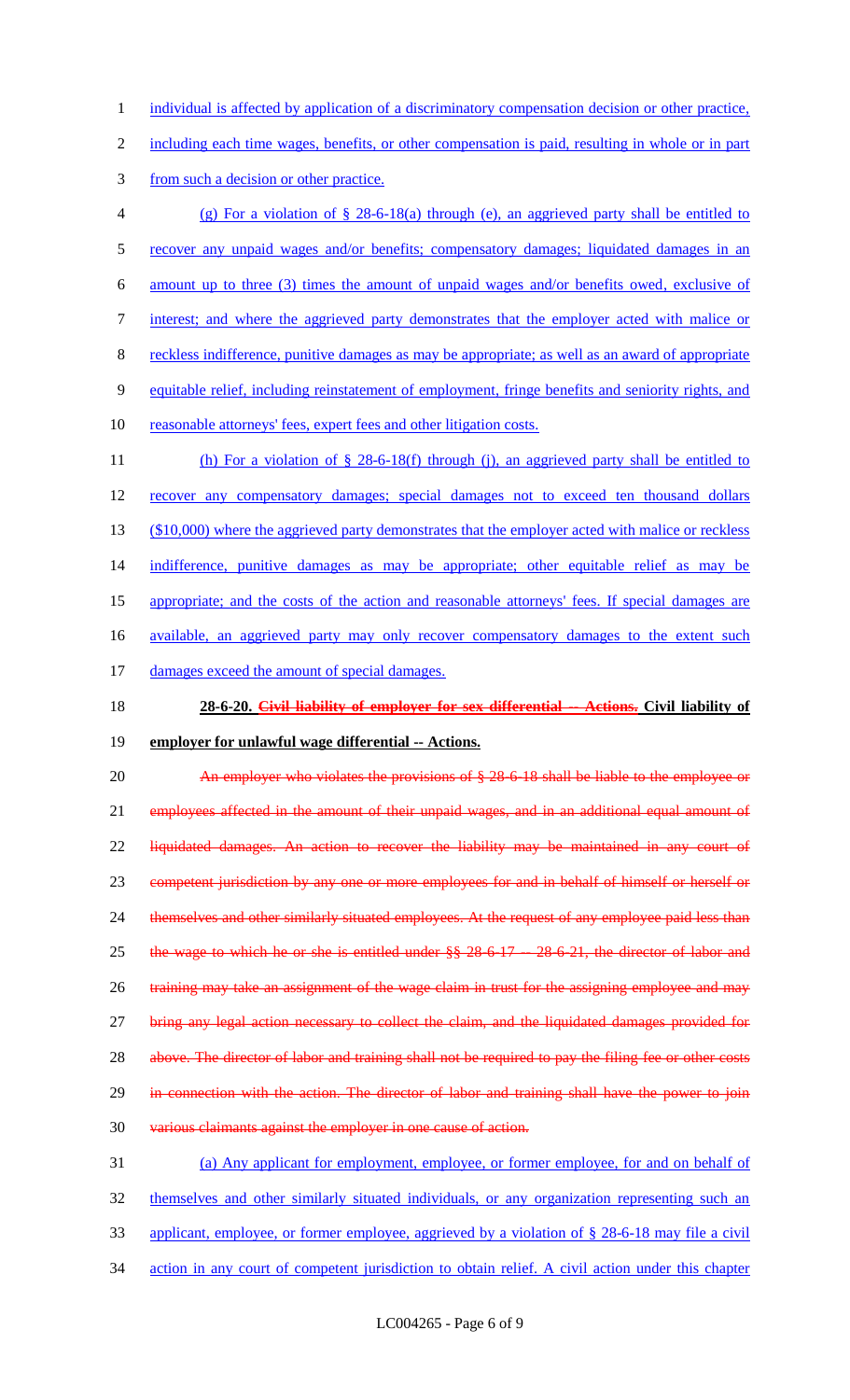1 must be filed within three (3) years after the discriminatory practice declared unlawful by § 28-6- 18. A discriminatory practice occurs when a discriminatory compensation decision or other practice is adopted, when an individual becomes subject to a discriminatory compensation decision or other practice, or when an individual is affected by application of a discriminatory compensation decision or other practice, including each time wages, benefits, or other compensation is paid, resulting in whole or in part from such a decision or other practice. (b) For a violation of § 28-6-18(a) through (e), an aggrieved party shall be entitled to recover any unpaid wages and/or benefits; compensatory damages; liquidated damages in an amount up to three (3) times the amount of unpaid wages and/or benefits owed exclusive of interest; as well as an award of appropriate equitable relief, including reinstatement of 11 employment, fringe benefits and seniority rights, and reasonable attorneys' fees, expert fees and 12 other litigation costs; and where the aggrieved party demonstrates that the employer acted with 13 malice or reckless indifference, punitive damages as may be appropriate. (c) For a violation of § 28-6-18(f) through (j), an aggrieved party shall be entitled to recover any compensatory damages; special damages not to exceed ten thousand dollars 16 (\$10,000); other equitable relief as may be appropriate; the costs of the action and reasonable 17 attorneys' fees; and where the aggrieved party demonstrates that the employer acted with malice 18 or reckless indifference, punitive damages as may be appropriate. If special damages are available, an aggrieved party may only recover compensatory damages to the extent such damages exceed the amount of special damages. 21 (d) An aggrieved applicant for employment, employee, or former employee may not file 22 a civil action under this section if they had also filed a complaint with the director of labor and training and the director has issued notice of an administrative hearing pursuant to § 28-6-19. (e) The filing of a civil action under this section shall not preclude the director of labor and training from investigating the matter and/or referring the matter to the attorney general. **28-6-21. Penalty for violations. Civil Penalty for violations.** 27 Any employer who violates any provision of  $\S$ § 28-6-17 -- 28-6-21, or who discharges or 28 in any other manner discriminates against any employee because the employee has made any 29 complaint to his or her employer, the director of labor and training, or any other person, or 30 instituted or caused to be instituted any proceeding under or related to §§ 28-6-17 -- 28-6-21, or has testified or is about to testify in any proceeding, shall, upon conviction, be punished by a fine of not more than two hundred dollars (\$200) or by imprisonment for not more than six (6) months, or by both fine and imprisonment.

34 (a) Any employer who violates § 28-6-18(a) through (e), in addition to any other relief to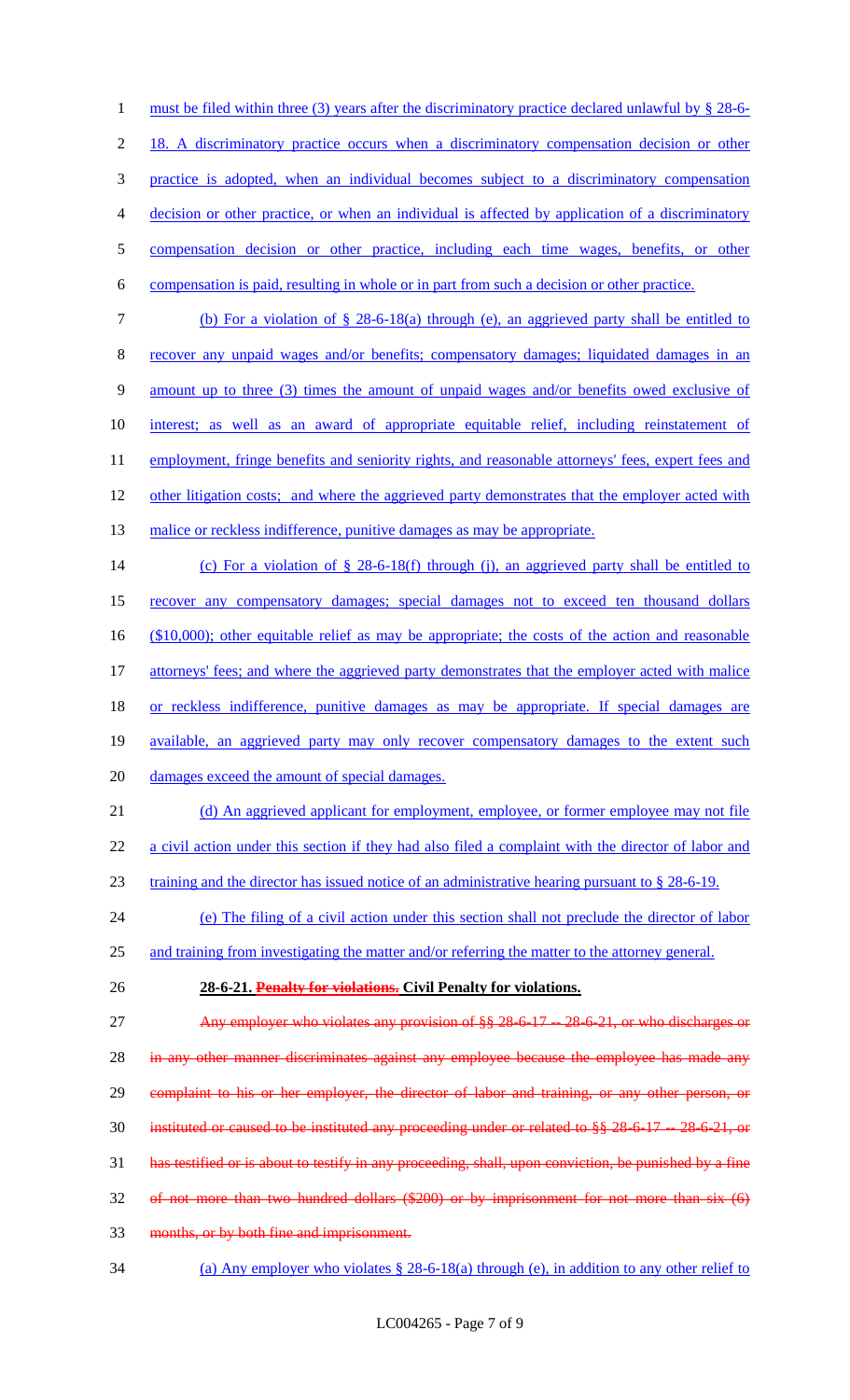- 1 which any department or any aggrieved party may be entitled for such a violation, shall be liable
- 2 for a civil penalty in an amount up to three (3) times the amount of the total wages found to be
- 3 due, exclusive of interest, which shall be payable directly to the aggrieved party. The order may
- 4 further direct that an administrative penalty be paid to the department of labor and training in the
- 5 amount up to one time the amount of the total wages found to be due.
- 6 (b) Any employer who violates § 28-6-18(f) through (j) or (l), shall, in addition to any
- 7 other relief to which any department or any aggrieved party may be entitled for such a violation,
- 8 be liable for a fine of not more than:
- 9 (i) Two thousand five hundred dollars (\$2,500) for a first violation;
- 10 (ii) Three thousand dollars (\$3,000) for a second violation; and
- 11 (iii) Five thousand dollars (\$5,000) for a third or subsequent violation.
- 12 (c) In determining the amount of any penalty imposed under this section, the director or
- 13 the court shall consider the size of the employer's business, the good faith of the employer, the
- 14 gravity of the violation, the history of previous violations, and whether or not the violation was an
- 15 innocent mistake or willful.
- 16 (d) At the request of any party aggrieved by a violation of § 28-6-18, the director of labor
- 17 and training may take an assignment of the claim in trust for the assigning aggrieved party and
- 18 may bring any legal action necessary to collect the claim, and the damages provided for above.
- 19 The director of labor and training shall not be required to pay the filing fee or other costs in
- 20 connection with the action. The director of labor and training shall have the power to join various
- 21 claimants against the employer in one cause of action.
- 22 SECTION 3. This act shall take effect upon passage.

======== LC004265 ========